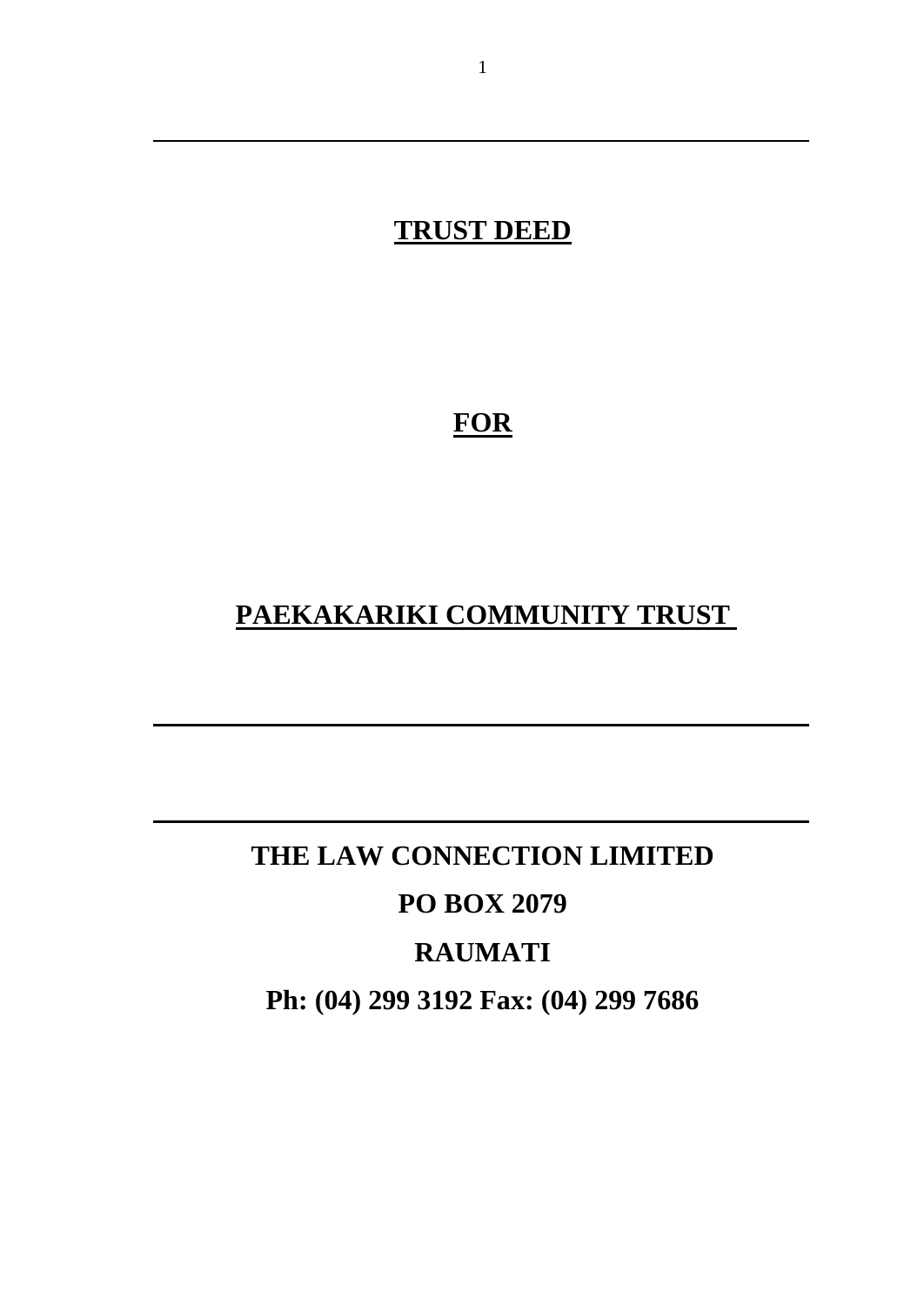## **INDEX**

- 1.0 Parties
- 2.0 Background
- 3.0 Name
- 4.0 Objectives
- 5.0 Members of the Board
- 6.0 Powers
- 7.0 Proceedings of the Board
- 8.0 Accounts
- 9.0 Power to delegate
- 10.0 Employment
- 11.0 Common Seal
- 12.0 Indemnity
- 13.0 Payment of Board Members
- 14.0 Variations to the Trust
- 15.0 Winding up or Dissolution
- 16.0 Activities of the Trust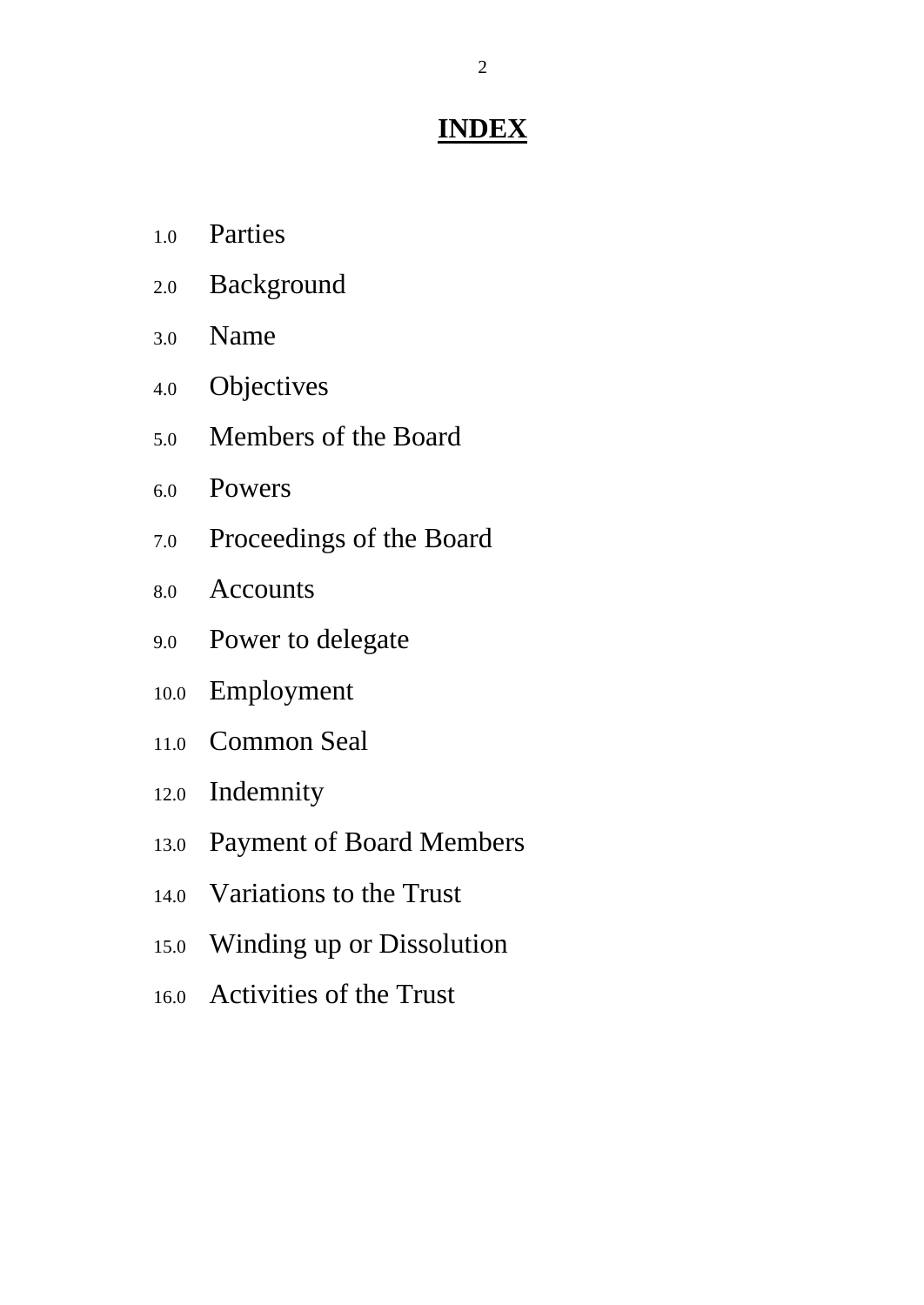|  | <b>DEED</b> dated the | day of | 2011 |
|--|-----------------------|--------|------|
|--|-----------------------|--------|------|

#### **PARTIES:**

- 1. KAE ALLEN of 57c Ames Street, Paekakariki, Manager
- 2. RONDA THONPSON of 1 Sand Track, Paekakariki, Gallery Owner/Manager
- 3. DIANA BEAUCHAMP-LYONS of 129 Wellington Road, Paekakariki, Retired
- 4. JULIE PERKINS of 306 State Highway 1, Paekakariki, Administrator
- 5. MARGARET GRIFFITHS of 15 Te Miti Street, Paekakariki, Retired
- 6. EDDIE CLARK of 2/27 Beach Road, Paekakariki, Retired
- 7. WAYNE BUCKINGHAM of 25 Beach Road, Paekakariki, Retired
- 8. GRAHAM COE of 14 Ames Street, Paekakariki, Retired

#### **2.0 BACKGROUND**

- 2.1 The Trustees have previously created a Trust known as The Paekakariki Community Trust pursuant to a Deed of Trust dated 27 September 2007. The Trustees are the holders of the sum of \$10.00 together with such other sums.
- 2.2 The Trustees have now resolved to adopt a replacement Trust Deed pursuant to the power of variation contained in clause 4.10 of the Deed of Trust dated 27 September 2007.
- 2.3 The Trustees intend to continue the operation of Paekakariki Community Trust according to the intent and vision of the original Trust Deed, but wish to modernise and update the administrative provisions under which the Trust operates.
- 2.4 The parties to this deed have agreed to register this deed as an amended deed with the Inland Revenue Department and Charities Commission pursuant to the provisions set out in the Charities Act 2005.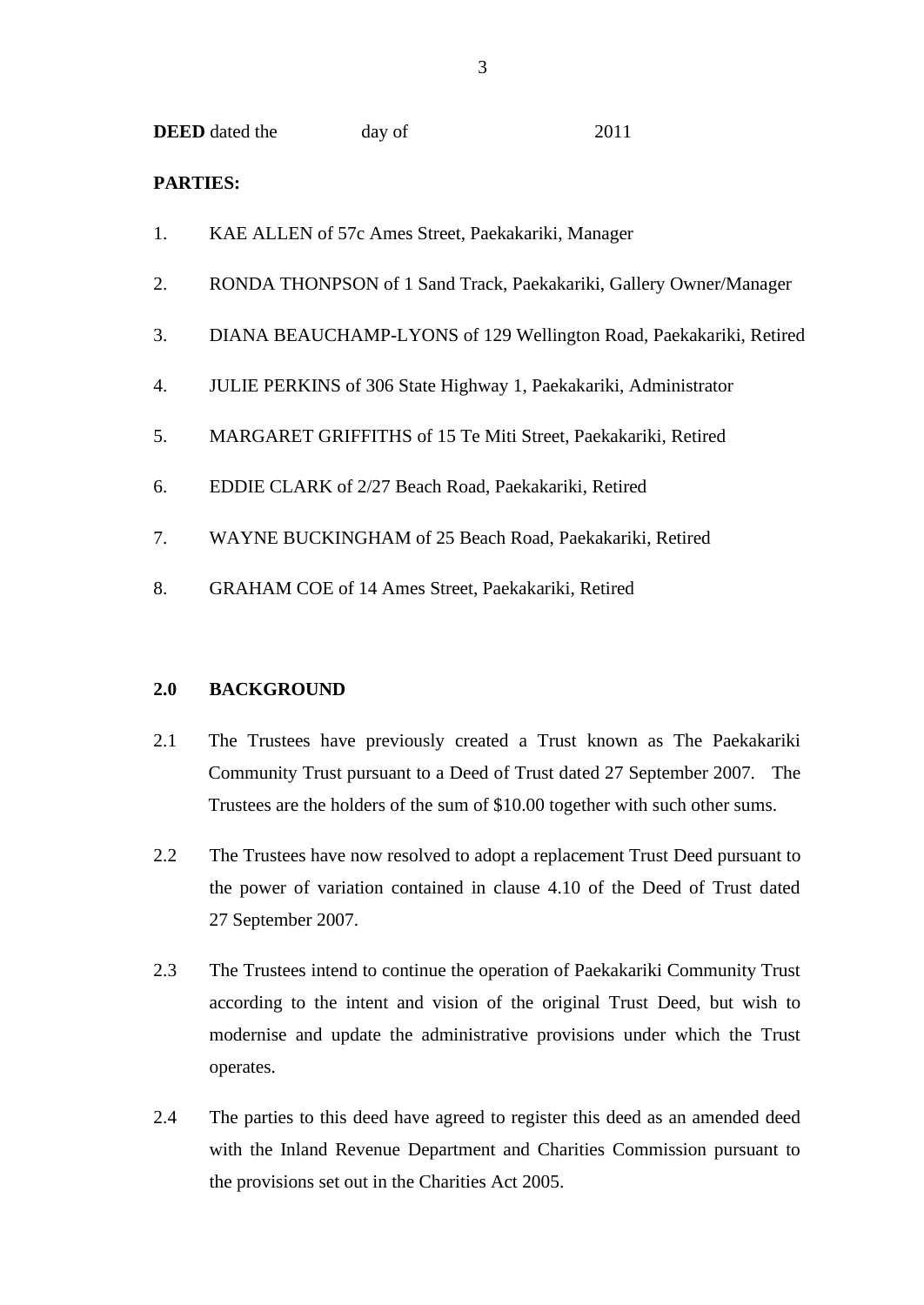#### **3.0 NAME**

**3.1** The name of the Trust shall now be **Paekakariki Community Trust** ("the Trust")

#### **4.0 OBJECTIVES**

- 4.1 The objectives of the trust are as follows:
	- (a) To refurbish and maintain St Peter's Hall at Paekakariki and to manage it as a community centre and resource for the whole community.
	- (b) To establish any new facility which enhances the social wellbeing of the Paekakariki community as a whole.
	- (c) To encourage the economic and social sustainability of Paekakariki to help ensure that local services are retained for the benefit of present and future generations.
	- (d) To increase employment opportunities for Paekakariki residents in the Paekakariki area.
	- (e) To assist cultural, Not for Profit, heritage and community services in Paekakariki.
	- (f) To undertake activities that are conducive to the attainment of the above objectives and anything else that will advance any of these aims.
	- (g) To develop partnerships with other organizations and agencies that will help the Trust achieve its objectives.

#### **5.0 MEMBERS OF THE BOARD**

5.1 The Board of Trustees ("the Board") shall consist of not fewer than three (3) members nor more than nine (9) members. The initial members shall be the declarants of this deed.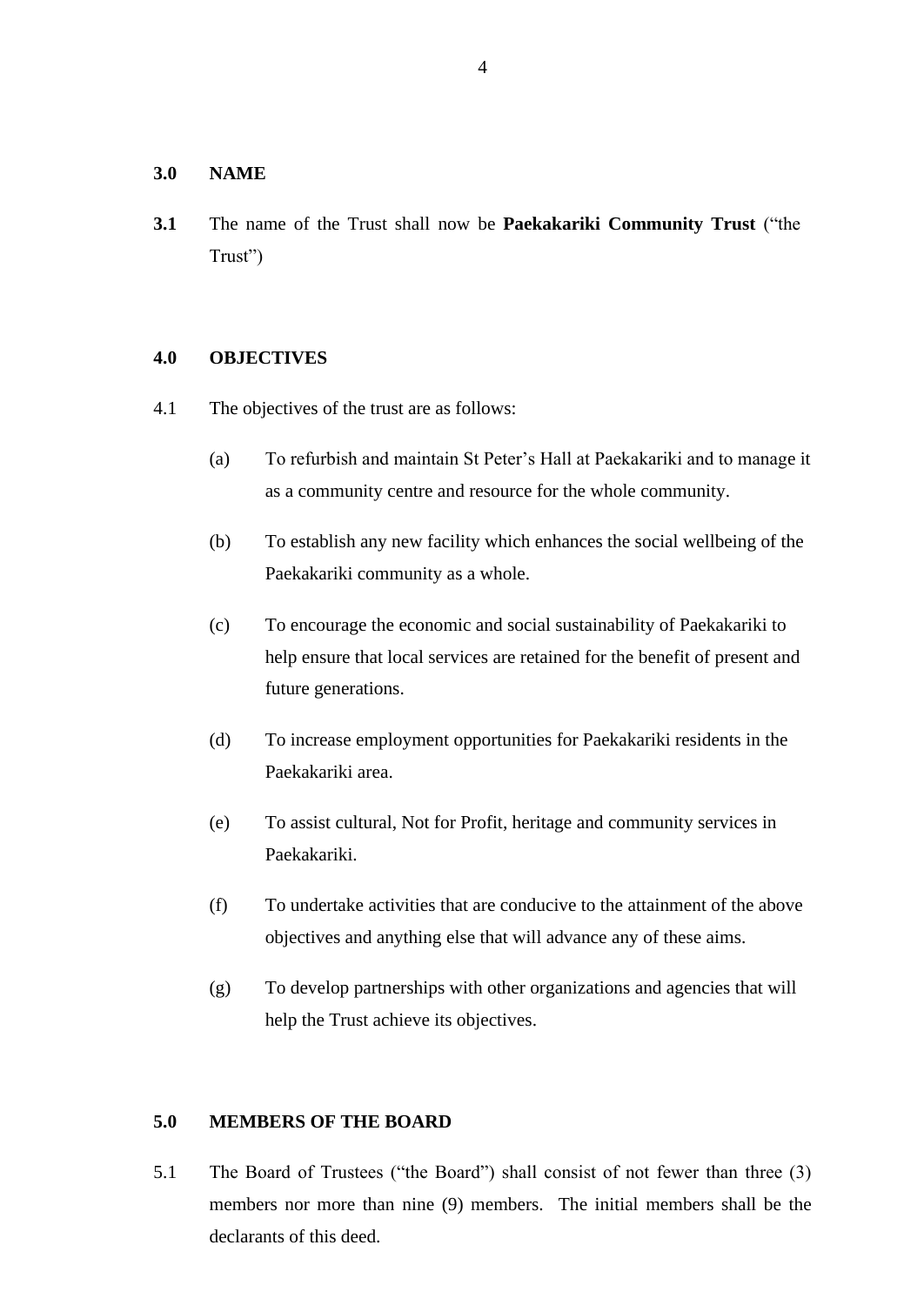- 5.2 Only electors registered in the Paekakariki ward of the Kapiti Coast District Council may become candidates for election as members.
- 5.3 Unless otherwise specified in this a Trustee shall cease to hold office if:-
	- (i) The Trustee resigns office; or
	- (ii) The Trustee is declared bankrupt or insolvent; or
	- (iii) The Trustee is convicted of an indictable offence; or
	- (iv) The Trustee is found to be mentally disordered within the meaning of the Mental Health Act 1969; or
	- (v) The Trustee dies; or
	- (vi) In the opinion of a majority of the Trustees so expressed by formal resolution, a Trustee is for any reason unable to carry out his or her duties as a member of the Board.
- 5.3 A Trustee may at any time during the term of his or her Trusteeship resign from his or her office as a Trustee upon giving two (2) months written notice to the Trust.
- 5.4 The appointment of Trustees shall be by majority vote at the AGM on a show of hands by all those attending the meeting who are resident in the Paekakariki Ward and entitled to vote in the Local Authority elections.
- 5.5 In the event that the number of members of the Board shall be reduced below three (3) then, subject to the provisions of Clause 5.4 of this deed, the Board shall appoint a suitable person or persons to make the number of the members of the Trust up to three (3) or more members.

#### **6.0 POWERS**

6.1 In addition to the powers implied by the general law of New Zealand or contained in the Trustee Act 1956, the powers which the Board may exercise in order to carry out its charitable purposes are as follows: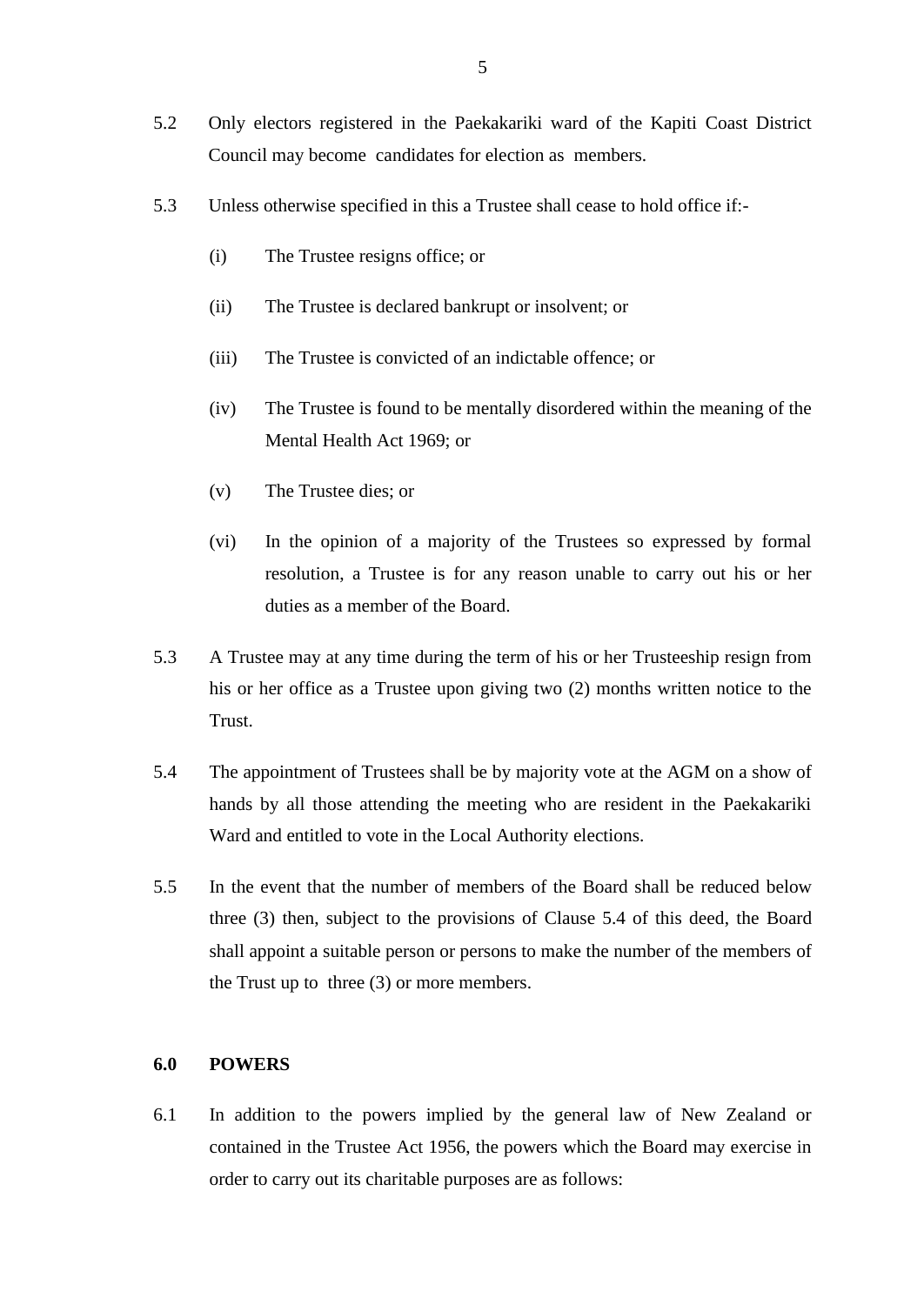- (a) to use the funds of the Trust as the Board thinks necessary or proper in payment of the costs and expenses of the Trust, including the employment of professional advisers, agents, officers and staff as appears necessary or expedient; and
- (b) to purchase, take on lease or in exchange or hire or otherwise acquire any land or personal property and any rights or privileges which the Board think necessary or expedient for the purpose of attaining the objects of the trust and to sell, exchange, bail or lease, with or without option of purchase, or in any manner dispose of any such property, rights or privileges as aforesaid; and
- (c) to carry on any business; and
- (d) to invest surplus funds in any way permitted by law for the investment of trust funds and upon such terms as the Board thinks fit; and
- (e) to borrow or raise money from time to time with or without security and upon such terms as to priority and otherwise as the Board thinks fit; and
- (f) to do all things as may be necessary or desirable to enable the Board to give effect to and to attain the charitable purposes of the Trust.

#### **7.0 PROCEEDINGS OF THE BOARD**

- 7.1 Subject to any express provision in this deed to the contrary, the Board shall meet together for the dispatch of business, adjourn or otherwise regulate their meetings as they think fit. Meetings may be held by way of teleconference, email, instant messaging, Skype or any other suitable electronic means whereby the quorum of the meeting may be able to be immediate contact with each other.
- 7.2 The Board shall hold a meeting once every calendar year as its annual meeting and at the meeting shall elect a Chairman ("Chair") from its members for the ensuing year. The initial Chair shall be Graham Coe
- 7.3 Questions arising at any meeting of the Board shall be decided by a majority of votes.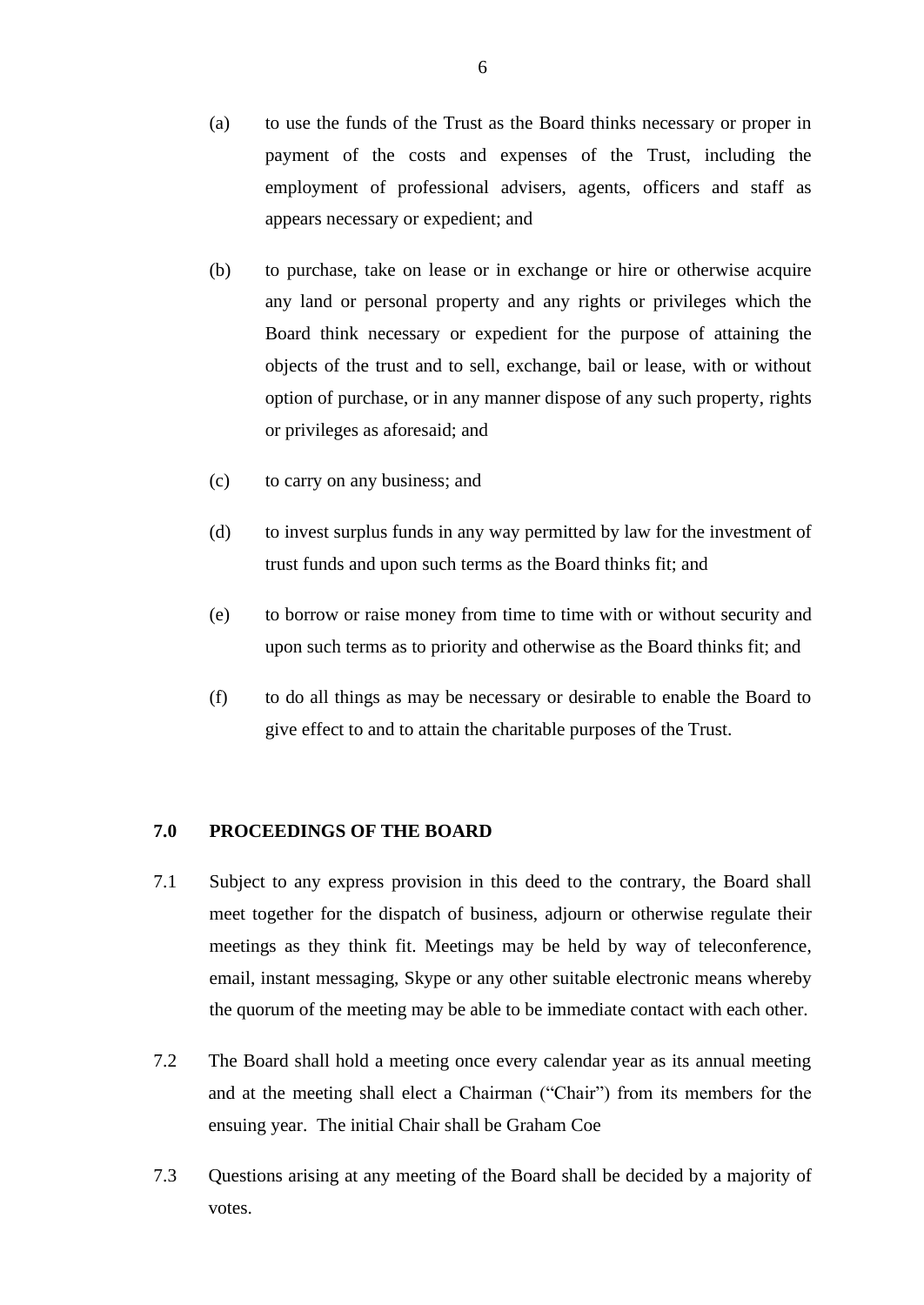- 7.4 The quorum necessary for the transaction of the business of the Trust shall be three  $(3)$ .
- 7.5 The Chair of the Trust elected in accordance with this deed shall preside over meetings of the Trust but if no such Chair is elected or if at any meeting the Chair is unable to attend the meeting the members of the Board present may choose one of their number to be Chair of the meeting
- 7.6 A resolution in writing signed by all the members of the Board shall be as valid and effectual as if it had been passed at a meeting of the Board duly convened and held. Any such resolution may consist of several documents in like form each signed by one or more members of the Board.
- 7.7 A meeting of the Board may be called at any time by the discretion of the Chair or of any two (2) members of the Board and shall be called within twenty-one (21) days after receipt by the Secretary of a requisition signed on their behalf.
- 7.8 Notice of all meetings of members of the Board specifying the object or objects of such meeting shall be posted by the Secretary to the members of the Board at least fourteen (14) days prior to the date fixed for the holding of the meeting. Notice of any meeting may be waived by all Board members signing a waiver of notice and such waiver of notice being placed in the minutes.
- 7.9 The accidental omission to give notice of a meeting to or the non-receipt of notice by any member of the Board shall not invalidate the proceedings of any meeting.
- 7.10 The Board shall produce full and proper minutes of its meetings and proceedings.

#### **8.0 ACCOUNTS**

- 8.1 The Board shall keep true and fair accounts of all money received and expended.
- 8.2 The Board shall as soon as practicable after the end of every financial year of the Board, prepare a set of financial accounts for the financial year to be prepared by a suitably qualified accountant appointed for that purpose and the accounts shall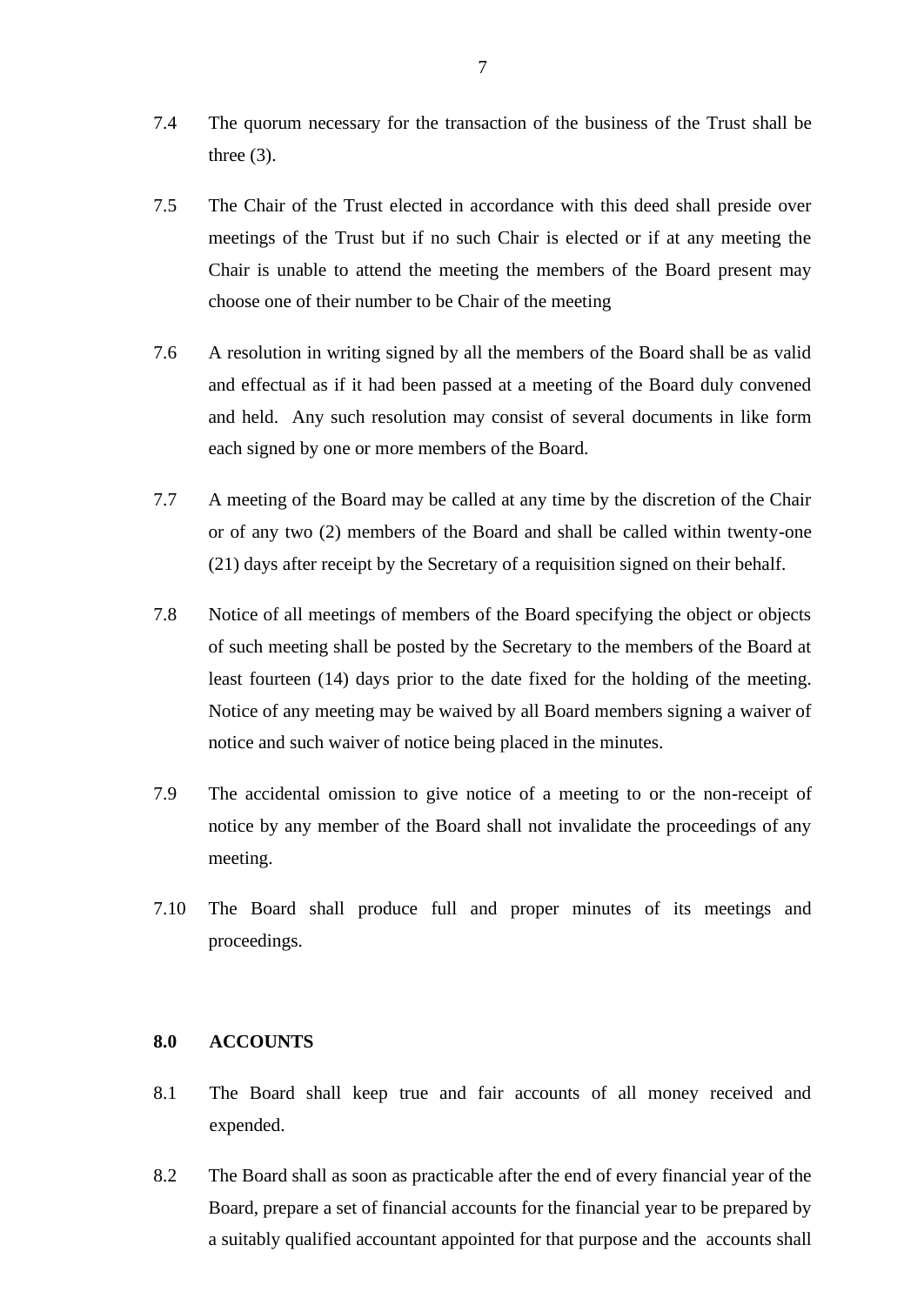be made available to the public. There is no requirement for the accounts to be audited.

8.3 A statement of accounts covering the financial affairs of the Trust for the preceeding financial year shall be presented at the annual general meeting.

#### **9.0 POWER TO DELEGATE**

- 9.1 The Board may from time to time appoint any committee and may delegate any of its powers and duties to any such committee or to any person, and the committee or person, as the case may be, may with confirmation of the Board exercise or perform the delegated powers or duties in like manner and with the same effect as the Board could itself have exercised or performed them.
- 9.2 Any committee or person to whom the Board has delegated powers or duties shall be bound by the charitable terms of the Trust.
- 9.3 Every such delegation shall be revocable at will, and no such delegation shall prevent the exercise of any power or the performance of any duty by the Board.
- 9.4 It shall not be necessary that any person who is appointed to be a member of any such committee, or to whom any such delegation is made, be a member of the Board. However at least one member of the Board is to be on each subcommittee to provide effective communication back to the Board.

#### **10.0 EMPLOYMENT**

- 10.1 The Board may from time to time appoint such staff or contractors as considered necessary for the exercise and performance of the objectives and powers of the Trust and pay such salaries and allowances (if any) to such persons as it thinks fit. Such persons may be, but need not be, members of the Board.
- 10.2 Any member who is appointed to any employment under the Trust who it is proposed shall receive any remuneration, allowance, benefit or advantage of any kind whatsoever from the Trust shall not be entitled to attend or vote or take part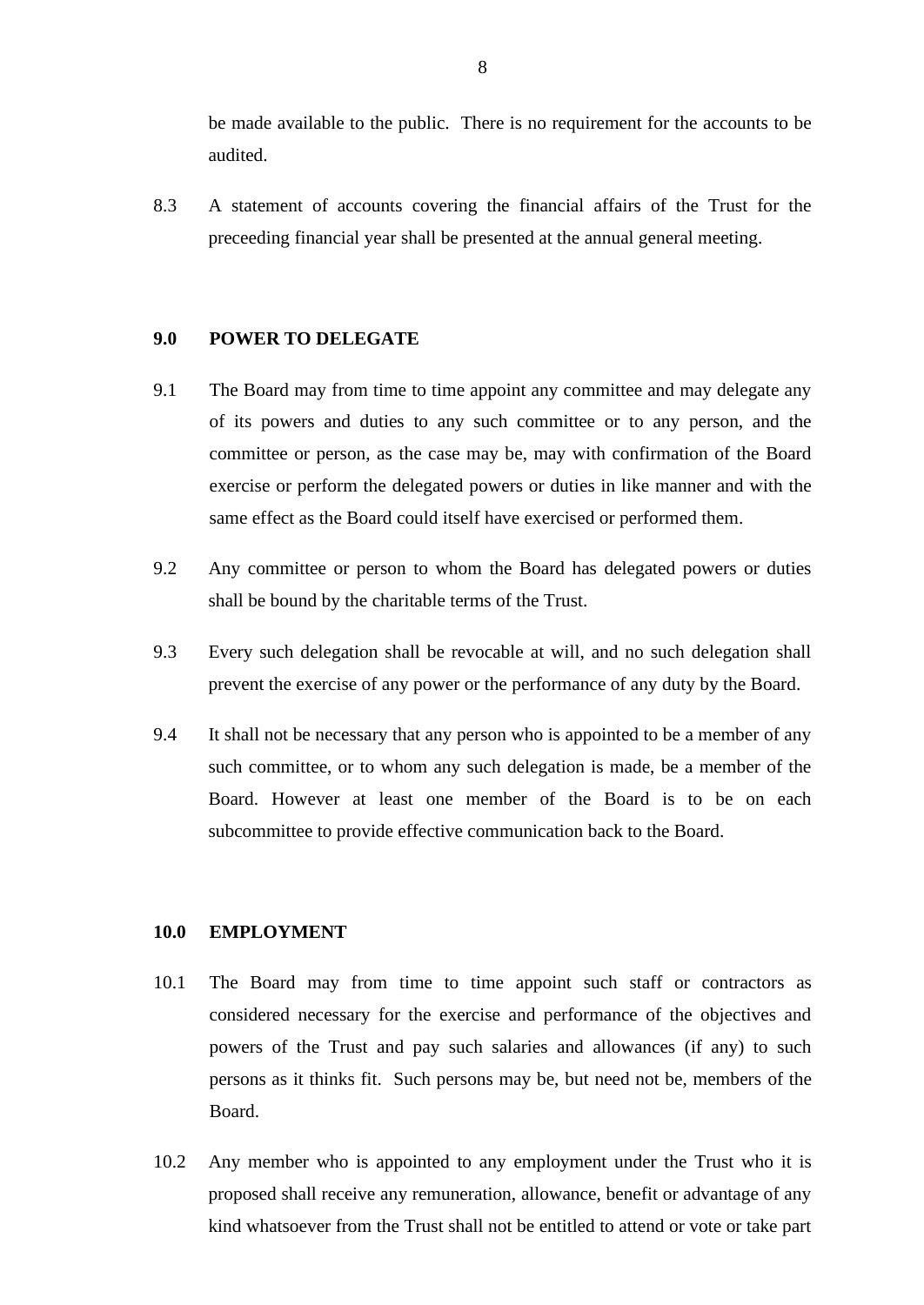in any way in any determination by the Board in relation to such appointment or proposal.

10.3 Any member of the Board or associated person who, renders professional services to the Trust shall be entitled to charge or be paid out of the trust fund for all services rendered by him or her as if he or she would have been entitled to charge the Trust of he or she was not a member of the Board or associated person.

#### **11.0 COMMON SEAL**

11.1 The Trust shall have a common seal, which shall be affixed to documents in the presence of any two (2) members of the Trust for the time being.

#### **12.0 INDEMNITY**

- 12.1 The members of the Board, and all officers, contractees, or staff of the Trust shall be indemnified out of the trust fund against any liability incurred by them in defending any proceedings whether civil or criminal taken against them by reason of their actions in relation to or connected with the Trust in which judgement is given in their favor or in which they are acquitted or in which relief is granted to them by the Court in respect of any negligence, default, breach of duty or breach of Trust.
- 12.2 No member of the Board shall be responsible or liable for any loss arising out of the investment of moneys of the trust fund provided that prior approval of the Board has been obtained in respect of such investment and provided further that such loss has not arisen from his or her own dishonesty or willful default or neglect.
- 12.3 No member of the Board shall be bound to take any proceedings against a comember of the Board or former member of the Board for any breach or alleged breach of trust committed by such a co-member or former member of the Board.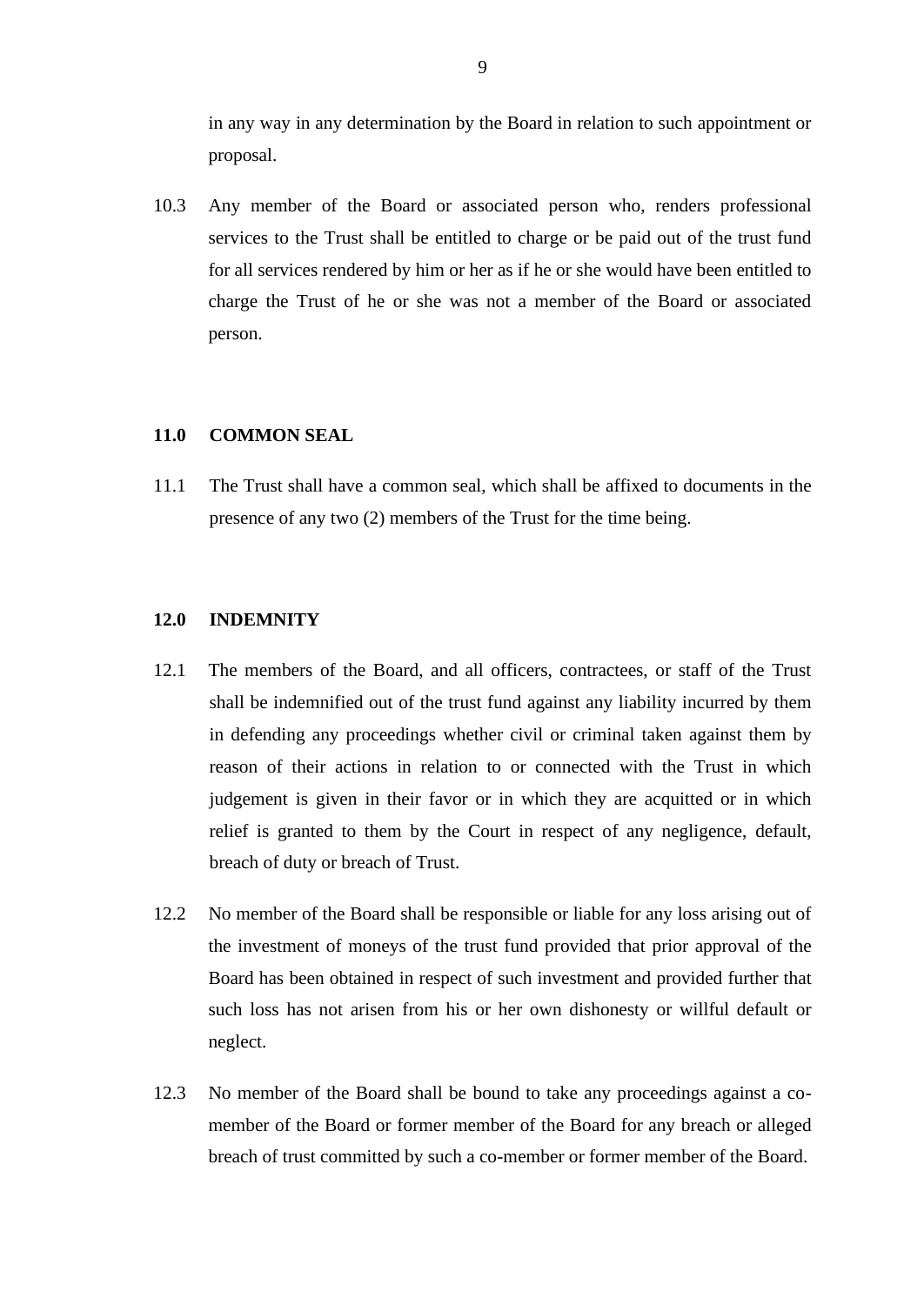#### **13.0 PAYMENT OF BOARD MEMBERS**

- 13.1 Subject to the provisions of this deed none of the Trust Fund shall at any time go to or be distributed to the members of the Board or associated persons within the meaning of the Income Tax Act 1976 or any of them PROVIDED HOWEVER:
	- (i) That the members of the Board or any associated person may be paid out-of-pocket expenses incurred by them in connection with their carrying out of the duties of the members of the Board.
	- (ii) The Trust may pay to any person lending money to the Trust interest at a reasonable rate on money so lent.

#### **14.0 VARIATIONS TO THE TRUST**

- 14.1 The Board may alter these rules by resolution passed by a two-thirds majority of members present at a Board meeting of which not less than 28 days notice has been given to all members specifying the alteration which is proposed PROVIDED HOWEVER that no alteration may be made to:
	- (a) Clauses 13 or 16 of this deed; or
	- (b) Permit any part of the Trust property to be applied for purposes which are not charitable purposes within New Zealand.
- 14.2 The quorum for any such meeting shall be two-thirds of the Board members.

#### **15.0 WINDING UP OR DISSOLUTION**

- 15.1 It shall be lawful for, but not obligatory upon, the Board to realise the trust fund if and when the trust fund shall no longer be used or be required for the objectives declared in Clause 4 of this deed.
- 15.2 The net proceeds arising from such sale, after payment of all costs debts and liabilities, shall be applied to such charitable purposes for the benefit of the Paekakariki or Paekakariki Community in New Zealand as the Board may determine, or in default of such determination as may be determined by a Judge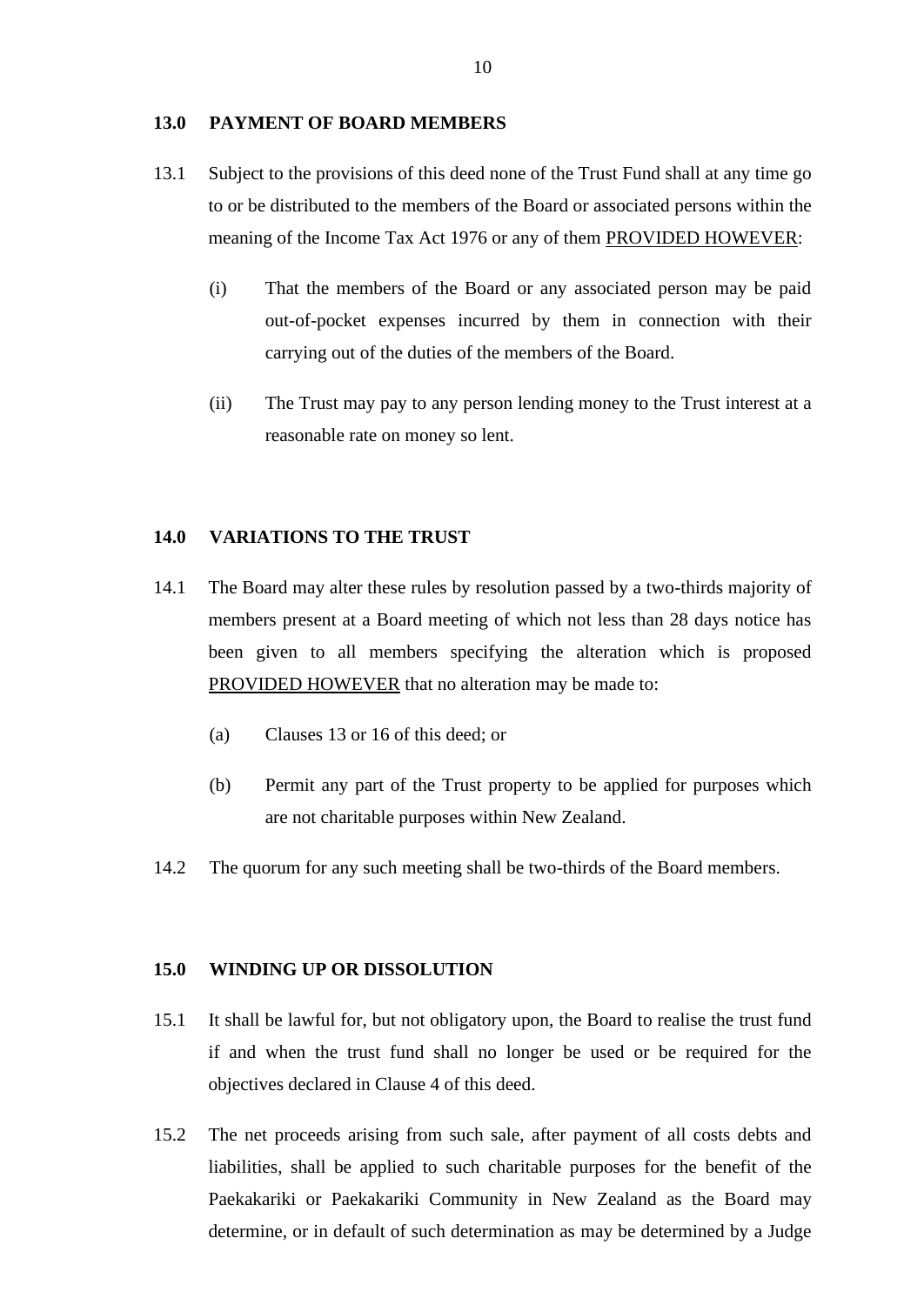of the High Court of New Zealand, on application by the Trust, or any member of the board.

### **16.0 ACTIVITIES OF THE TRUST**

16.1 The activities of the Trust shall be limited to New Zealand.

| SIGNED by the said KAE ALLEN                    |                                                                                                           |  |
|-------------------------------------------------|-----------------------------------------------------------------------------------------------------------|--|
| in the presence of:                             |                                                                                                           |  |
|                                                 |                                                                                                           |  |
| Witness name:                                   |                                                                                                           |  |
| Occupation:                                     |                                                                                                           |  |
| Address:                                        |                                                                                                           |  |
| <b>SIGNED</b> by the said <b>RONDA THOMPSON</b> |                                                                                                           |  |
| in the presence of:                             |                                                                                                           |  |
| Witness name:                                   |                                                                                                           |  |
| Occupation:                                     |                                                                                                           |  |
| Address:                                        |                                                                                                           |  |
| SIGNED by the said DIANA BEAUCHAMP-LYONS        |                                                                                                           |  |
| in the presence of:                             |                                                                                                           |  |
| Witness name:                                   |                                                                                                           |  |
| Occupation:                                     |                                                                                                           |  |
| Address:                                        |                                                                                                           |  |
| <b>SIGNED</b> by the said JULIE PERKINS         | $\mathcal{F}^{\prime}(\mathcal{F}) = \mathcal{F}^{\prime}(\mathcal{F}) \mathcal{F}^{\prime}(\mathcal{F})$ |  |
| in the presence of:                             |                                                                                                           |  |
| Witness name:                                   |                                                                                                           |  |
| Occupation:                                     |                                                                                                           |  |

Address: